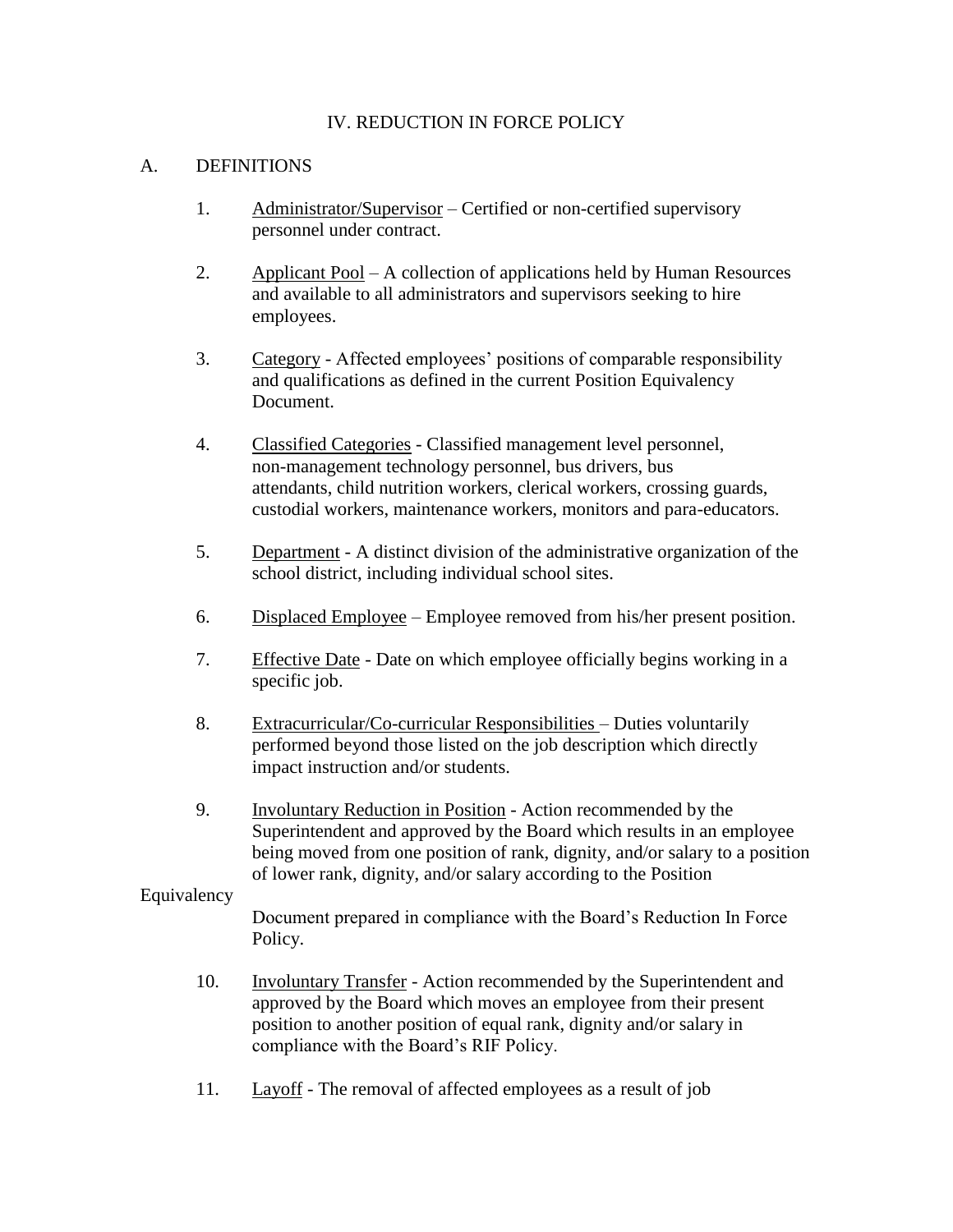abolishment or reduction in force.

- 12. Mutual Consent An agreement between employee and employer for employee to accept a position offered by employer.
- 13. Organizational level Elementary, Middle, High
- 14. Performance Responsibility The Superintendent's interpretation of the functions and activities required in the job description.
- 15. Position Specific job title
- 16. Probationary Period Status of certified employees under La.R.S. 17:442.
- 17. Qualifications Training, experience, credentials, proficiencies, certifications/licenses and/or degrees, if any, which are required in the job description.
- 18. Recall Action recommended by the Superintendent and approved by the Board to return an employee involuntarily reduced in position or laid off pursuant to the employee's rights under the Board's Reduction In Force Policy.
- 19. Reclassification Action recommended by the Superintendent and approved by the Board which results in a position being changed from one pay category to another pay category on the Board approved salary schedule.
- 20. Reduction in Force Action recommended by the Superintendent and approved by the Board to reduce and/or eliminate positions within identified job categories.
- 21. Retirement/Resignation Termination of employment through action initiated voluntarily by the employee.
- 22. Rubric An instrument composed of weighted scores for parameters including but not limited to experience, performance and education to be used for reassignment of an employee in years that a RIF is implemented.
- 23. Seniority Certified and Classified Employees Total period of uninterrupted, full-time system-wide service.
- 24. Seniority Administrative/Supervisory Employees
	- (a) First considered is the total period of continuous uninterrupted full-time administrative service in the Jefferson Parish Public School System, excluding official leave time granted by the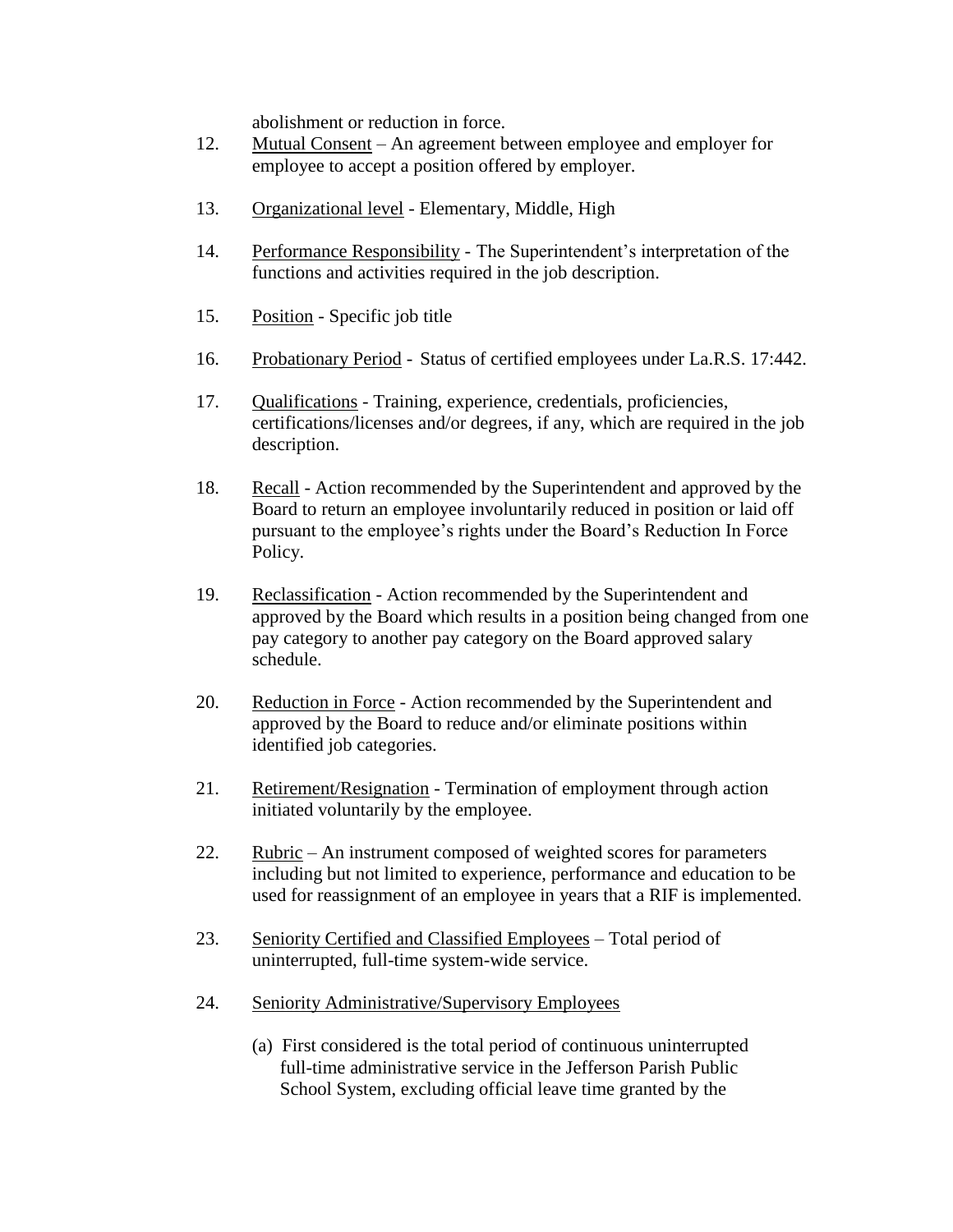Board.

- (b) When the full-time administrative experience is equal, then the second consideration shall be the number of years of uninterrupted full-time system-wide service.
- (c) When these two factors are equal, the third consideration shall be the administrative experience within the specific job category being reduced.
- 25. Starting Date Board approval date or effective date, whichever comes first.
- 26. Tenure Legal rights granted certificated employees under La.R.S. 17:443.
- 27. Termination Action recommended by the Superintendent and approved by the Board resulting in the discharge of an employee.
- 28. Voluntary Transfer Action initiated by the employee and approved by the Board which moves an employee laterally from one position to another with no change in pay category.

# B. INTRODUCTION

Prior to implementation of the *Reduction in Force Policy* (RIF), all possible alternatives to the layoff of employees shall be considered. Alternative considerations shall include, but are not necessarily limited to, reductions due to resignations, retirements, unsatisfactory employee evaluations, approved leaves and furloughs as feasible.

When a determination has been made to reduce the number of employees because of conditions such as a significant decline in enrollment, loss of federal or special state funding, discontinuance of special programs or projects, or marked decline in school revenues which result in a surplus of staff within a specific category, the Superintendent shall effectuate the reduction in force by following the procedures listed below:

- 1. Call a "RIF Alert" and inform all employees and the public of the possibility and the reasons that necessitate a reduction in force.
- 2. Make information concerning RIF Policy available to all employees through every means possible, (e.g., media, electronic, meetings and printed documents).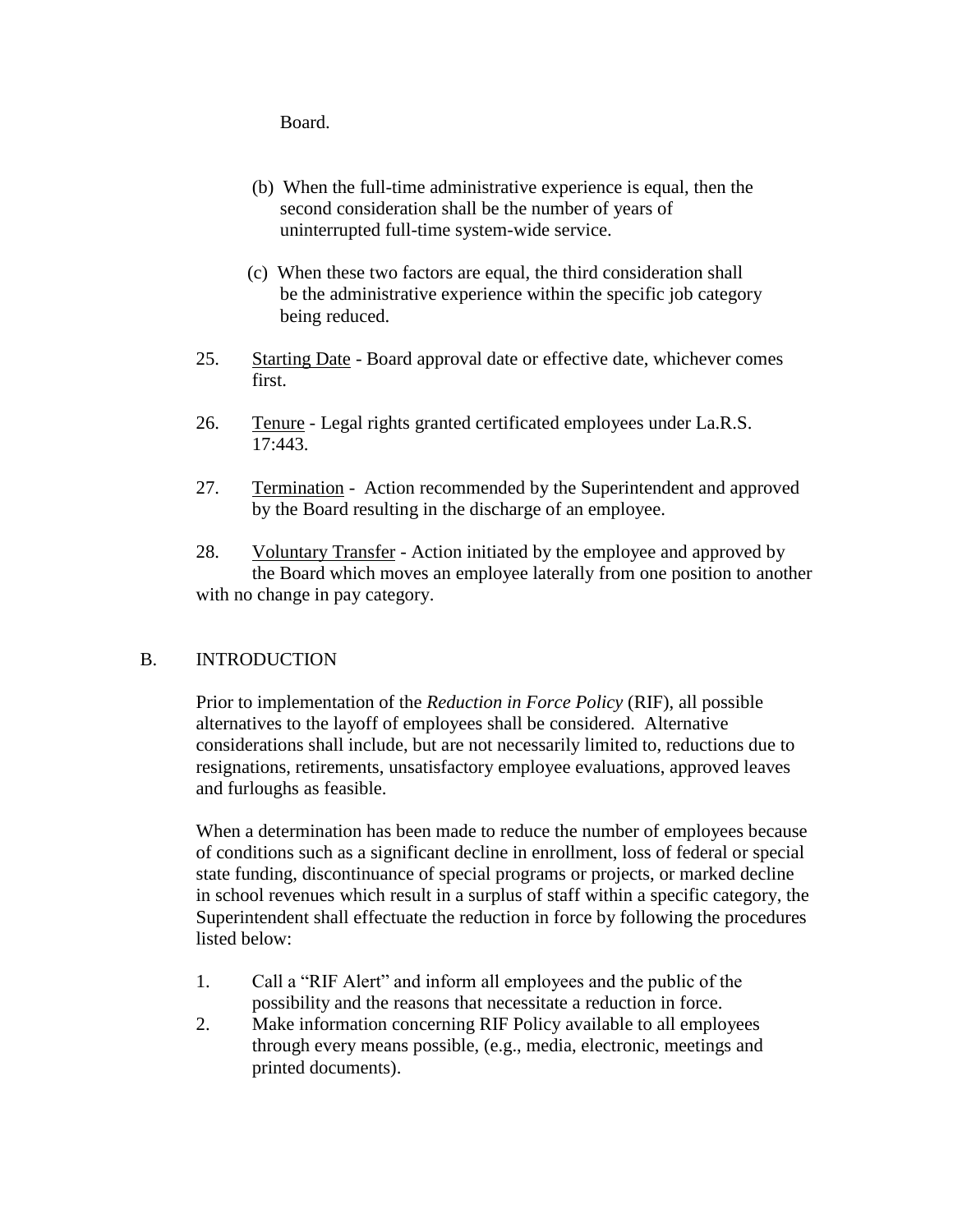- 3. Board approved job descriptions must be on file in the Department of Human Resources (HR).
- 4. Board votes for a Reduction In Force.

# NOTE: THE BOARD SHALL ALLOW 15 SEQUENTIAL WORK DAYS FOR THE HUMAN RESOURCES DEPARTMENT TO FOLLOW THE PROCEDURES IN "5" AS LISTED BELOW:

- 5. The following information shall be provided electronically to all employees to be affected by the Reduction in Force:
	- a. Lists of reduction in personnel by position (not names), by department
	- b. Lists of positions equated (*Position Equivalency Documents*)

# NOTE: THE BOARD SHALL ALLOW 15 ADDITIONAL SEQUENTIAL WORK DAYS FOR THE HUMAN RESOURCES DEPARTMENT TO FOLLOW PROCEDURES "6 AND 7".

- 6. For teachers and classified employees only, reassignment letters shall be sent from the Human Resources Department to affected employees.
- 7. For teachers and classified employees only, recall lists of employees laidoff by category shall be available and housed in the Human Resources Department for public information.
- 8. For administrator/supervisors only, termination letters shall be sent from the Human Resources Department along with a list of available, equivalent jobs and information about how to enter the applicant pool for possible re-hiring through mutual consent.

# C. GENERAL UNDERSTANDINGS

1. All employee reassignments resulting from a RIF are irrevocable for the current school year with the exception of promotions or extenuating circumstances as determined by HR.

2. When practicable, school employees shall be transferred within current organizational levels (elementary, middle, high).

3. Any employee who has retired and returned to work effective July 1, 2010, will be contracted on a year to year basis dependent upon JPPSS areas of critical shortage in accordance with state law *La R.S. 11:710* (Act 921 of Louisiana 2010 legislature) and a JPPSS satisfactory evaluation.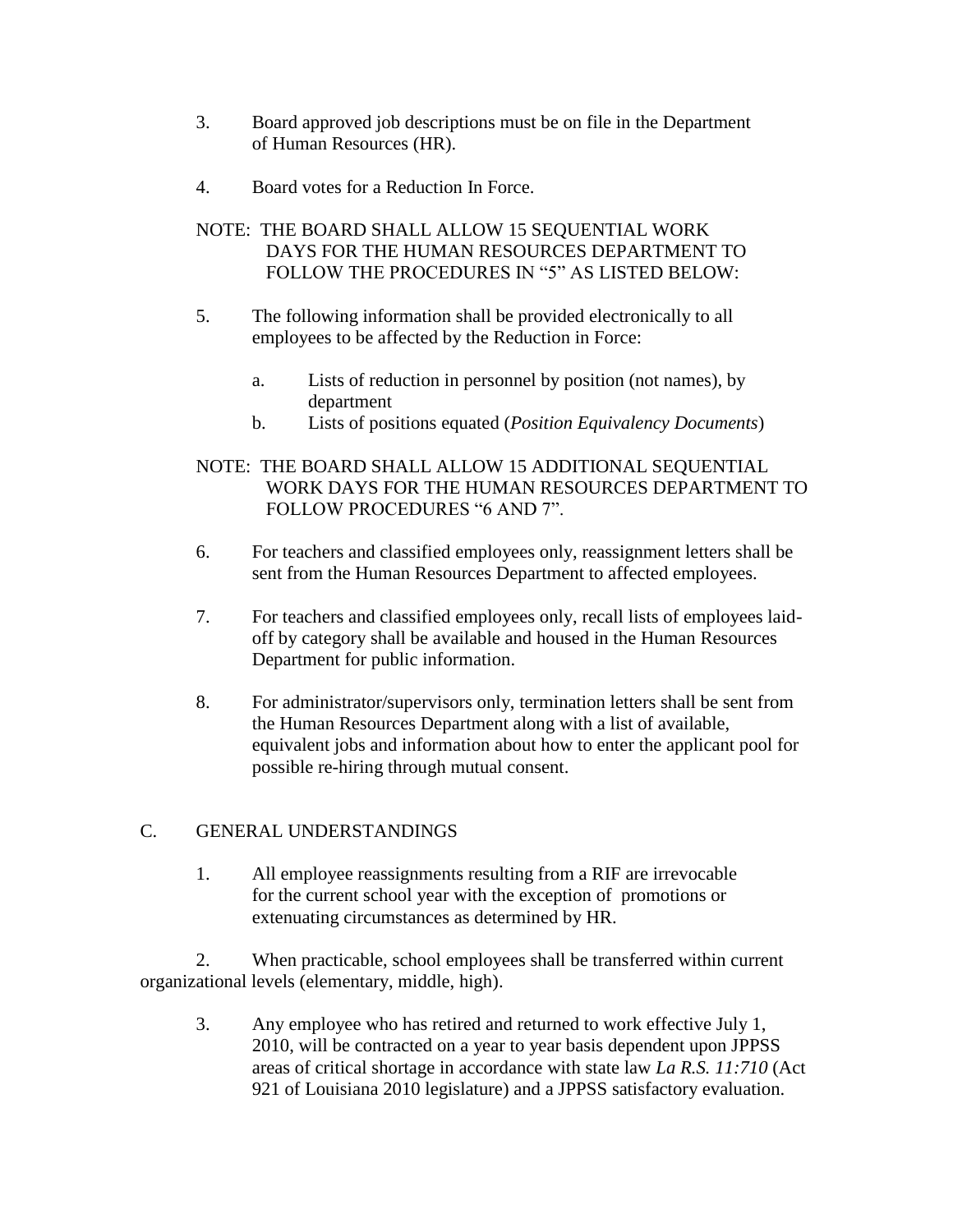- 4. Racial balance of all employees shall be considered in all voluntary and involuntary staffing assignments.
- 5. It shall be the responsibility of the employee to inform HR in writing of change of address and/or phone numbers.
- 6. It shall be the responsibility of the employee to maintain current certification through the Louisiana Department of Education to ensure continued employment with the JPPSS.

### D. PROCEDURE

#### For Teachers and Classified Employees

Before formulating rubric scores, employees will be categorized based upon the ratings on their most recent formal evaluation. Employees who were most recently rated as "Unsatisfactory" will be first subject to the implementation of the procedures outlined in the RIF policy followed by employees classified as "Needs Improvement." Only after employees classified as "Unsatisfactory" and "Needs Improvement" have undergone the implementation of the Reduction In Force policy will employees classified with "Satisfactory" performance be subject to the implementation of the RIF policy, as outlined below.

After the JPPSS School Board approves a "Reduction in Force (RIF) Alert," all employees and the general public shall be notified of the reasons that necessitated such an action. The Department of Human Resources (HR) shall implement the following procedures to prepare for the impending RIF:

- 1. Using the list of positions identified for reduction by the School Board, lists of equated positions will be developed (Position Equivalency Documents).
- 2. Develop lists of vacancies within each category from the Position Equivalency Documents.
- 3. Teacher/Classified develop lists by rubric score as noted below of current employees within each category that will be affected by the reduction utilizing the Position Equivalency Document.
- 4. Teacher/Classified develop lists of employees subject to reassignment by rubric score.
- 5. Affected employees shall be placed according to the Reassignment Process contained within the Reduction in Force Policy.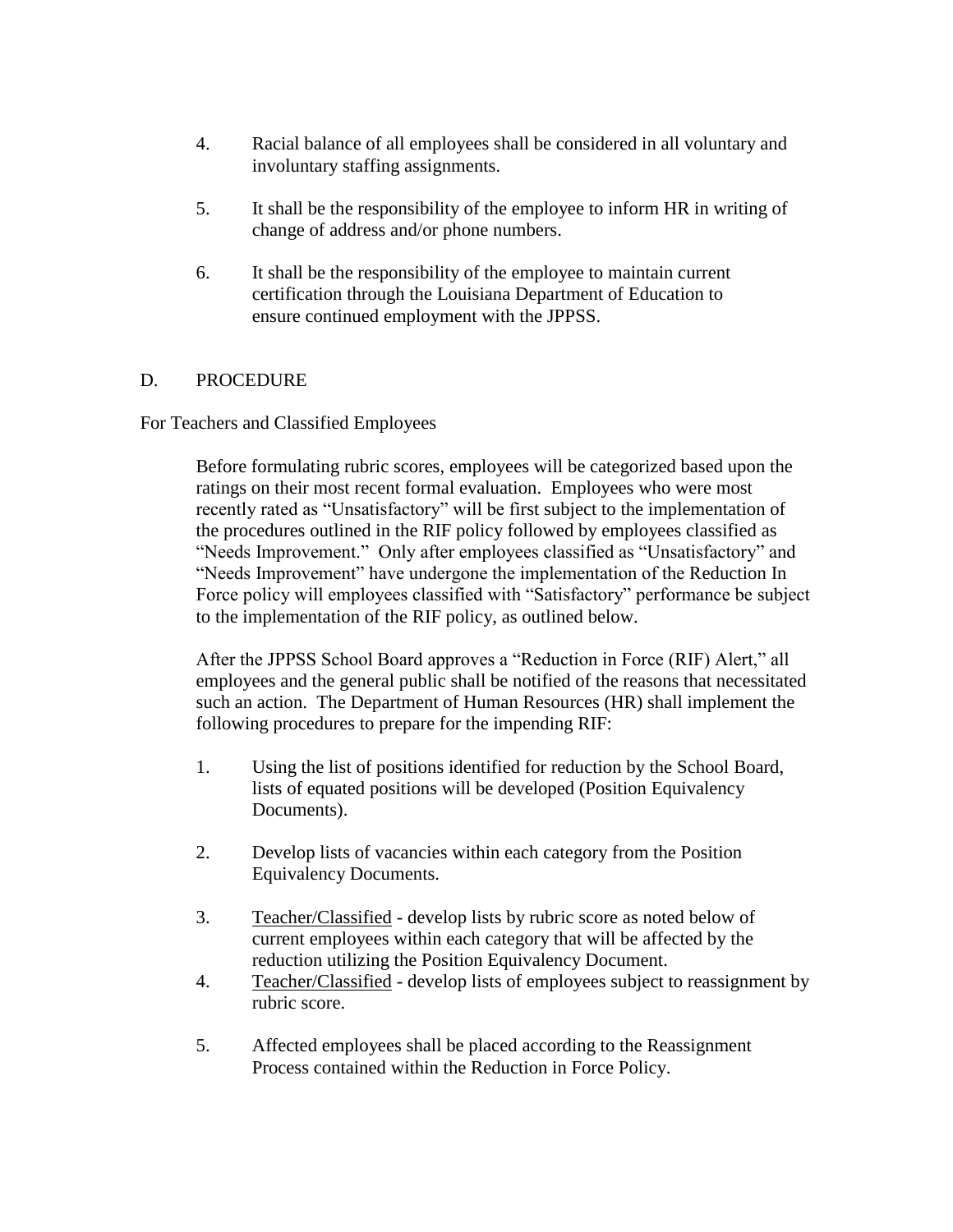#### For Administrator/Supervisors

Before formulating rubric scores and attending to employees' performance evaluations, Superintendent-designated needs will determine the categories of positions to be subject to RIF. Within those categories, employees will be ordered based upon the ratings of their most recent formal evaluation. Employees who were most recently rated as "Unsatisfactory" will be first subject to the implementation of the procedures outlined in the RIF policy followed by employees classified as "Needs Improvement." Only after employees classified as "Unsatisfactory" and "Needs Improvement" have undergone the implementation of the Reduction In Force policy will employees classified with "Satisfactory" performance be subject to the implementation of the RIF policy, as outlined below.

After the JPPSS School Board approves a "Reduction in Force (RIF) Alert," all employees and the general public shall be notified of the reasons that necessitated such an action. The Department of Human Resources (HR) shall implement the following procedures to prepare for the impending RIF:

- 1. Using the list of positions identified for reduction by the School Board, lists of equated positions will be developed (Position Equivalency Documents).
- 2. Develop lists of vacancies within each category from the Position Equivalency Documents.
- 3. Administrator/Supervisor develop list by rubric score as noted below of current employees within each category that will be affected by the reduction utilizing the Position Equivalency Document.
- 4. Administrator/Supervisor develop lists by rubric score for employees subject to termination and possible mutual consent rehiring.
- 5. Affected employees shall be placed according to the Reassignment Process contained within the Reduction in Force Policy.

#### E. REASSIGNMENT PROCESS

#### 1. Administrators/Supervisors

a. The following administrator/supervisor rubric will be used for the termination and possible mutual consent rehiring of administrators/supervisors.

# Administrator/Supervisor Rubric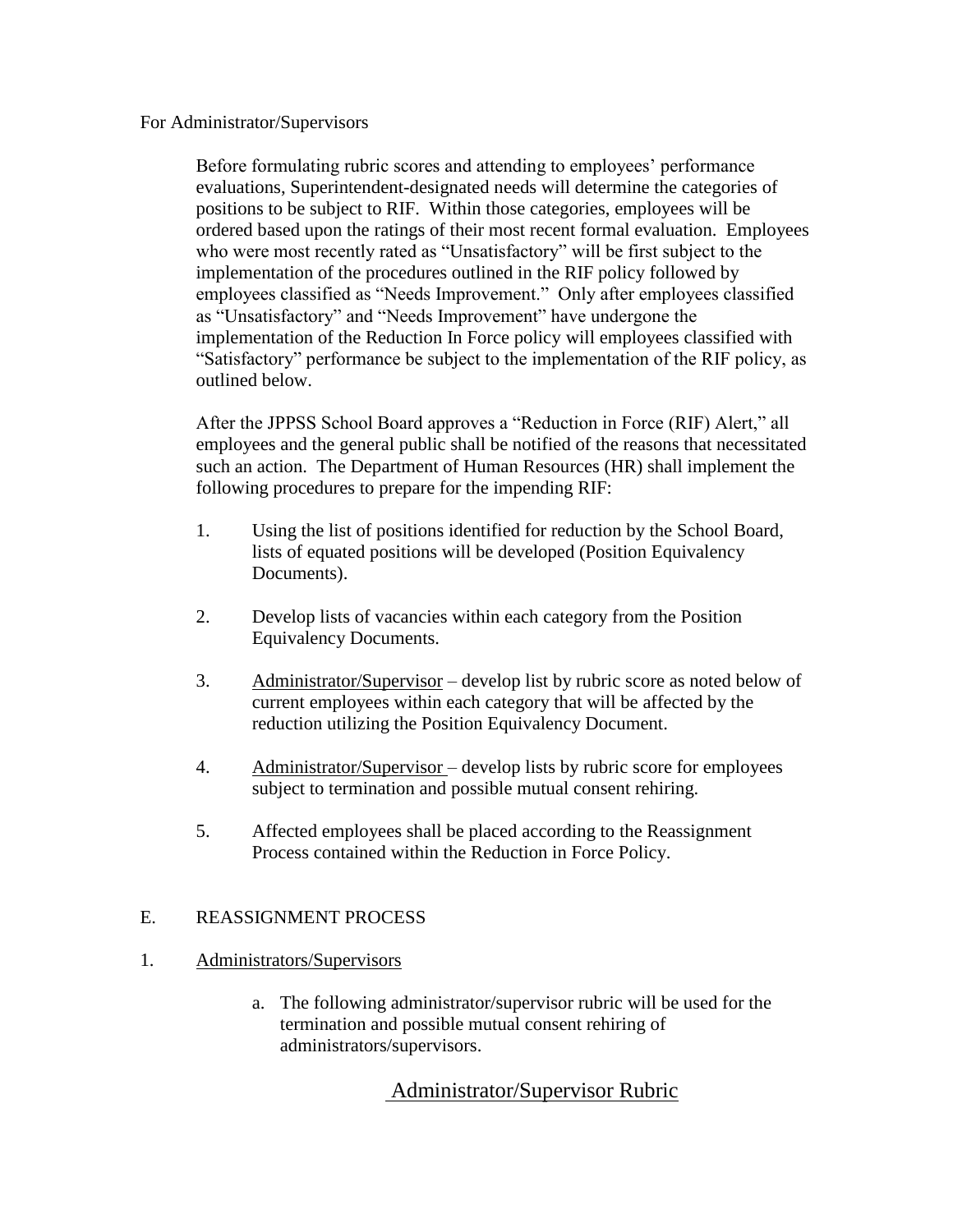| Seniority<br>(years in service)<br>0 to 3 years<br>$+2$ | a. Uninterrupted, full-time administrative/<br>supervisory service in JPPSS, excluding official<br>leave time granted by the Board |       |
|---------------------------------------------------------|------------------------------------------------------------------------------------------------------------------------------------|-------|
| 4to 10 years<br>$+5$                                    | In the case of a tie the following criteria will be applied:                                                                       |       |
| 10 to 20 years<br>$+7$                                  |                                                                                                                                    |       |
| $20$ to $30+$ years<br>$+10$                            | b. Number of years of uninterrupted, full-time JPPSS                                                                               |       |
|                                                         | service                                                                                                                            |       |
|                                                         | c. Administrative/supervisory experience in position                                                                               |       |
|                                                         |                                                                                                                                    |       |
| Performance                                             | <b>Highly Effective</b>                                                                                                            | $+80$ |
| (Administrator performance                              | Satisfactory/Effective                                                                                                             | $+70$ |
| evaluations other than                                  | Needs Improvement                                                                                                                  | $-25$ |
| principals)                                             | Unsatisfactory/Ineffective                                                                                                         | $-50$ |
|                                                         |                                                                                                                                    |       |
|                                                         | Act 54 of the 2010 Legislative Session will require a                                                                              |       |
|                                                         | change from using Satisfactory, Needs Improvement and                                                                              |       |
|                                                         | Unsatisfactory as descriptors                                                                                                      |       |
| Principals Performance                                  | Exemplary                                                                                                                          | $+80$ |
| Evaluations                                             | Proficient                                                                                                                         | $+70$ |
|                                                         | Progressing                                                                                                                        | $-20$ |
|                                                         | Does Not Meet Standards                                                                                                            | $-50$ |
| Attendance (during current                              | No Excessive Absences                                                                                                              | $+20$ |
| year and excluding non-                                 | <b>Excessive Tardies</b>                                                                                                           | $-10$ |
| work days)                                              | (more than 60 minutes as per La. R. S. 17:1203)                                                                                    |       |
|                                                         |                                                                                                                                    |       |
|                                                         |                                                                                                                                    |       |
| <b>Educational Degrees</b>                              | <b>Masters</b>                                                                                                                     | $+5$  |
|                                                         | Masters plus 30                                                                                                                    | $+7$  |
|                                                         | Specialist                                                                                                                         | $+9$  |
|                                                         | Ph.D.                                                                                                                              | $+10$ |
| <b>Professional Development</b>                         | (above 36 hours as required by JPPSS)                                                                                              | $+5$  |

\* Total Possible Points Earned = 125

- b. The affected administrator/supervisor within the positions being eliminated shall be eligible to apply for equivalent positions for which he/she is certified and qualified and the affected employee may submit his/her name to HR's applicant pool.
- c. If the employee elects to enter the applicant pool, said employee shall remain in the applicant pool until such time as:

**(1)** the employee is re-hired through mutual consent, or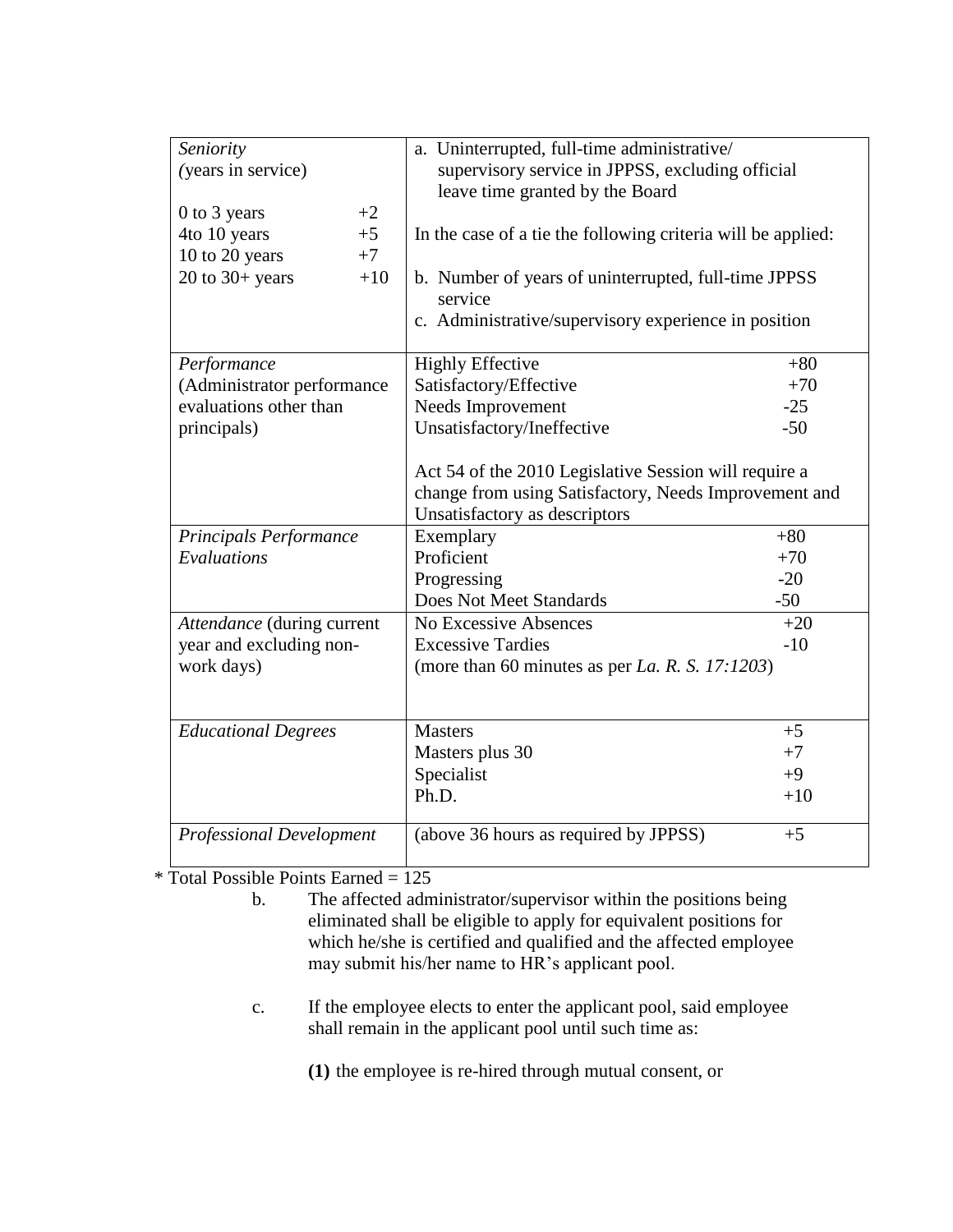**(2)** the employee declines a re-employment offer, or

**(3)** two years have lapsed.

- d. Any affected administrator/supervisor employee in a position which has been designated for abolishment during reduction-inforce procedures shall NOT have the right to displace any other administrator/supervisor employee within this category. All employees holding such a position in category 98 shall serve at the recommendation of the Superintendent and with the approval of the Board.
- 2. Teachers

The following rubric will be used to determine the order in which teachers are placed in a RIF. Teachers with the highest rubric score and the correct certification will be recalled first. Teachers with the lowest scores will be displaced first. In the event of a tie, salary (which reflects total years of experience, including years of experience outside JPPSS) shall be utilized to determine order. When salaries are equal, a lottery will be used to determine order.

| Seniority          | 0 to 3 years                                          | $+2$  |  |
|--------------------|-------------------------------------------------------|-------|--|
| (years in service) | 4 to 10 years                                         | $+5$  |  |
|                    | 10 to 20 years                                        | $+7$  |  |
|                    | $20$ to $30+$ years                                   | $+10$ |  |
| Performance        | <b>Highly Effective</b>                               | $+80$ |  |
|                    | Satisfactory/Effective                                | $+70$ |  |
|                    | Needs Improvement                                     | $-25$ |  |
|                    | Unsatisfactory/Ineffective                            | $-50$ |  |
|                    | Act 54 of the 2010 Legislative Session will require a |       |  |
|                    | change from using Satisfactory, Needs Improvement     |       |  |
|                    | and Unsatisfactory as descriptors                     |       |  |
| Performance        | <b>Highly Effective</b>                               | $+80$ |  |
|                    | Satisfactory/Effective                                | $+70$ |  |
|                    | Needs Improvement                                     | $-25$ |  |
|                    | Unsatisfactory/Ineffective                            | $-50$ |  |
|                    | Act 54 of the 2010 Legislative Session will require a |       |  |
|                    | change from using Satisfactory, Needs Improvement     |       |  |
|                    | and Unsatisfactory as descriptors                     |       |  |
| Attendance         | No Excessive Absences                                 | $+20$ |  |

# Teacher Rubric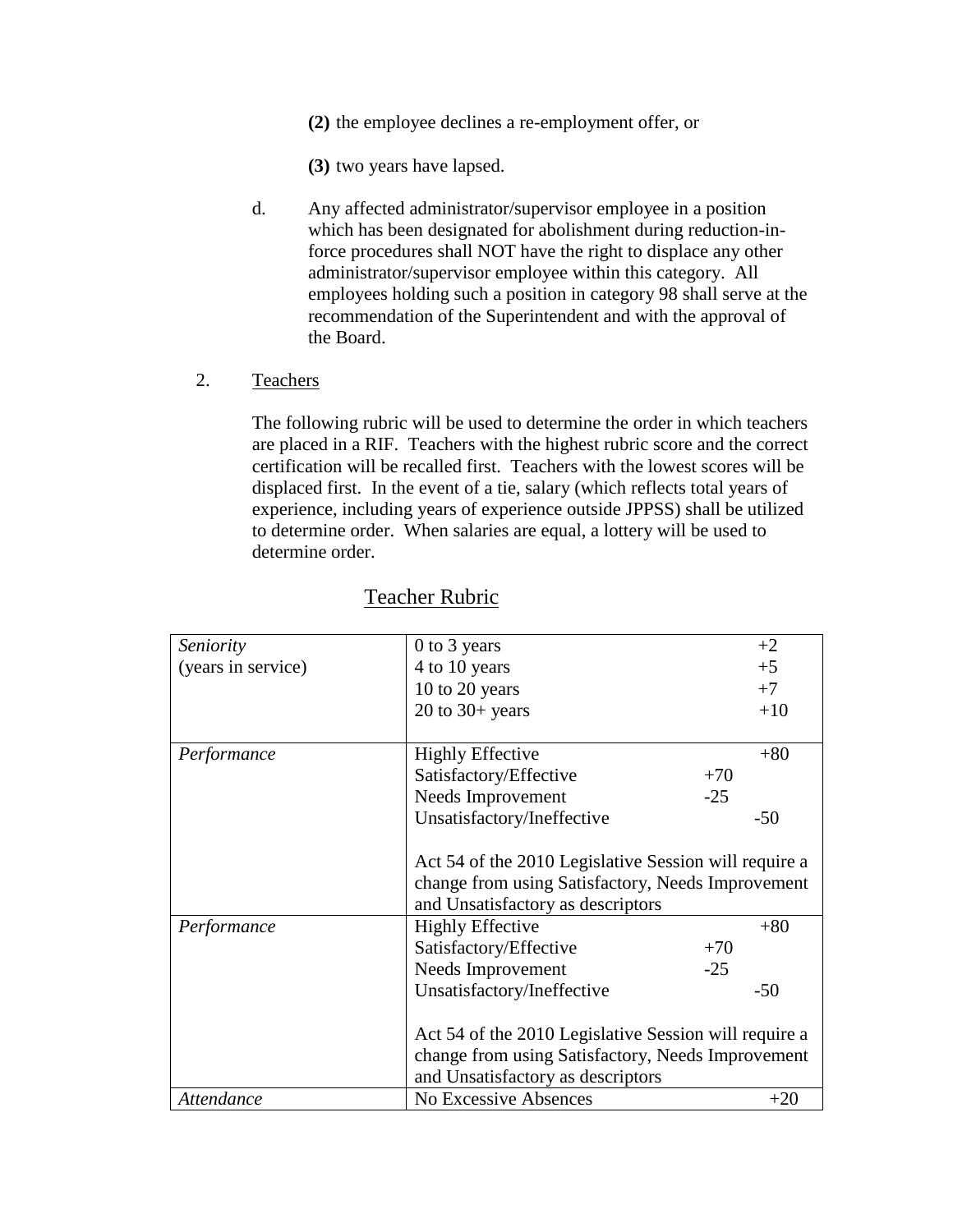|                                                    | <b>Excessive Tardies</b><br>(more than 60 minutes as per La.R.S. 17:1203) | $-10$                         |
|----------------------------------------------------|---------------------------------------------------------------------------|-------------------------------|
| <b>Educational Degrees</b>                         | <b>Masters</b><br>Masters $+30$<br>Specialist<br>Ph.D.                    | $+5$<br>$+7$<br>$+9$<br>$+10$ |
| <b>Professional Development</b>                    | (above 36 hours required by JPPSS)                                        | $+10$                         |
| Extracurricular/Co-<br>curricular Responsibilities | (see definition)                                                          | $+10$                         |

 $*$  Total Possible Points Earned = 120

\*\* Highlighted sections will be in effect for the 2012-2013 school year and beyond.

- a. Teachers shall be identified for transfer and placed on a displaced teacher list according to their rubric score.
- b. Utilizing the HR Transfer Program, teachers will be transferred according to their placement on the displaced teacher list. The HR Transfer Program places teachers with regard to race and degree as well as the rubric score.
- c. Teachers on an Intensive Assistance Plan or whose last evaluation stated the employee "Needs Improvement" will NOT be transferred.
- d. Effective with the first teacher workday of a school year, all teacher placements are irrevocable for the current school year unless promotional in nature or due to extenuating circumstances as determined by HR. Transfer to a position at a specialty school shall only be permitted after the conclusion of a school year and prior to the beginning of the following school year.
- e. Once all reassignment steps have been exhausted, the affected employee shall be subject to lay-off. Should a lay-off become necessary, the affected employee shall be placed on a recall list until such time as:
	- (1) the employee is recalled, or
	- (2) the employee declines a re-employment offer within the teacher's organizational level,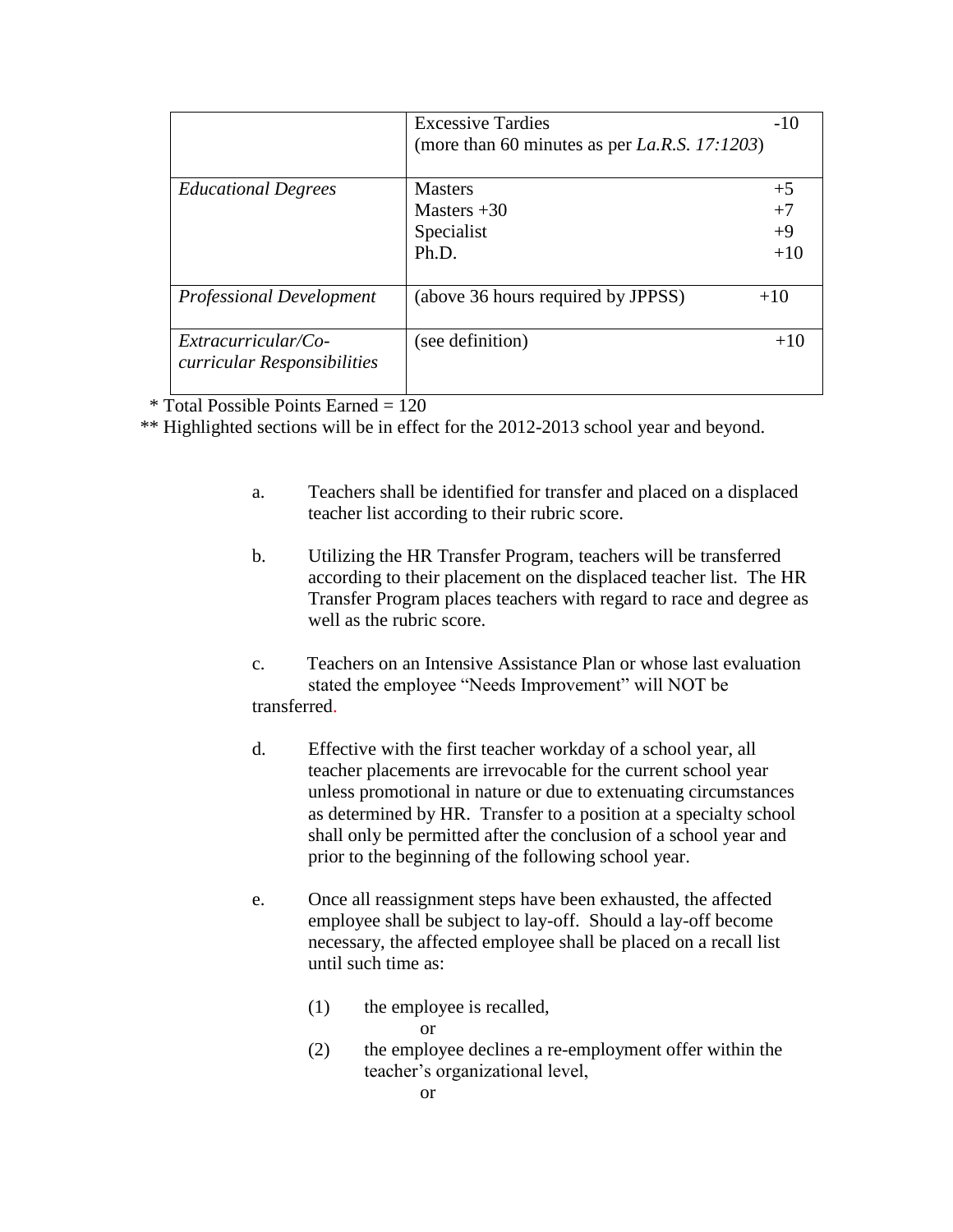(3) two years have lapsed.

| NOTE: | Once conditions $(2)$ or $(3)$ occur, the JPPSS shall<br>be released from further recall obligation to the employee |
|-------|---------------------------------------------------------------------------------------------------------------------|
|       | which time the employee will be removed from the recall                                                             |

list.

at

# 3. Classified Employees

- a. The following criteria are used to determine seniority for classified employees (classified management level, non-management technology personnel, bus drivers, bus attendants, child nutrition workers, clerical workers, crossing guards, custodial workers, maintenance workers, monitors and para-educators):
	- 1. Academic and/or other qualifying preparation, including specialized training and skill development provided by or required by JPPSS.
	- 2. Length of employment in the system (total period of uninterrupted, full-time system-wide service).
	- 3. Seniority within classified position categories.

| Time in position                 | 0 to 3 years                               | $+2$  |
|----------------------------------|--------------------------------------------|-------|
| (years in service)               | 4 to 10 years                              | $+5$  |
|                                  | 10 to 20 years                             | $+7$  |
|                                  | $20 - 30 + \text{years}$                   | $+10$ |
|                                  |                                            |       |
| <b>Educational Preparation -</b> | Sixty (60) college credit hours            | $+4$  |
| (For Classified Management)      | Ninety (90) college credit hours           | $+6$  |
| Level, Non-Management            | One hundred twenty (120) college hours     | $+8$  |
| Technology personnel, Para-      | Degree (paras – higher than an A.A.) $+10$ |       |
| Educators & Clerical only)       |                                            |       |
|                                  |                                            |       |
| Performance Evaluation           | <b>Highly Effective</b>                    | $+80$ |
|                                  | Satisfactory/Effective<br>$+70$            |       |
|                                  | Needs Improvement<br>$-25$                 |       |
|                                  | Unsatisfactory/Ineffective                 | -50   |

# Rubric for Classified (Clerical and Paraprofessional) Employees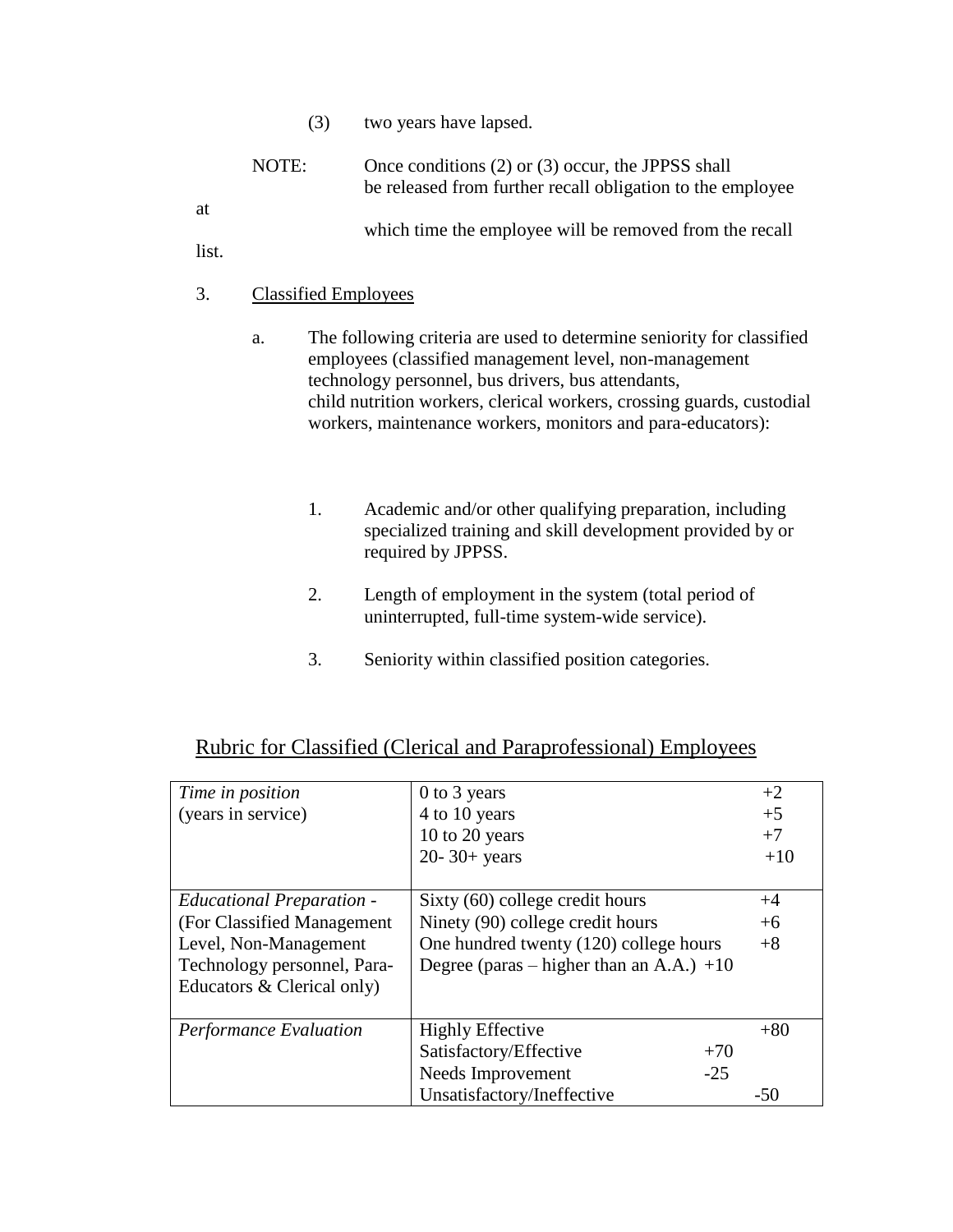|                               | Act 54 of the 2010 Legislative Session will require a<br>change from using Satisfactory, Needs Improvement<br>and Unsatisfactory as descriptors |       |
|-------------------------------|-------------------------------------------------------------------------------------------------------------------------------------------------|-------|
| <b>Performance Evaluation</b> | <b>Highly Effective</b>                                                                                                                         | $+80$ |
|                               | Satisfactory/Effective                                                                                                                          | $+70$ |
|                               | Needs Improvement                                                                                                                               | $-25$ |
|                               | Unsatisfactory/Ineffective                                                                                                                      | $-50$ |
|                               | Act 54 of the 2010 Legislative Session will require a<br>change from using Satisfactory, Needs Improvement<br>and Unsatisfactory as descriptors |       |
| Attendance                    | No Excessive Absences                                                                                                                           | $+10$ |
|                               | <b>Excessive Tardies</b>                                                                                                                        | $-10$ |
|                               | (more than 60 minutes as per La.R.S. 17:1203)                                                                                                   |       |
| Extracurricular/Co-           |                                                                                                                                                 |       |
| curricular Responsibilities   | See definitions                                                                                                                                 | $+10$ |

\* Total Possible Points Earned = 120

- b. The lowest scored classified employee within the category of the positions being eliminated shall be transferred to a position at the same level for which he/she is certified and qualified utilizing the Position Equivalency Document. In the event that no such position is available, the affected individual has the right to displace any employee with less seniority holding an equivalent position.
- c. If no equivalent position is available, the affected employee shall be transferred to the nearest position in a lower category for which the employee is certified and qualified. The same procedure will be applied to the employee displaced by the affected employee's placement.
- d. Once all reassignment steps have been exhausted, the affected employee shall be subject to lay-off. Should a lay-off become necessary, the affected employee shall be placed on a recall list until such time as:
	- 1) the employee is recalled
		- or
	- 2) the employee declines a re-employment offer

or

- 3) two years have lapsed.
- NOTE: Once conditions (2) or (3) occur, the school system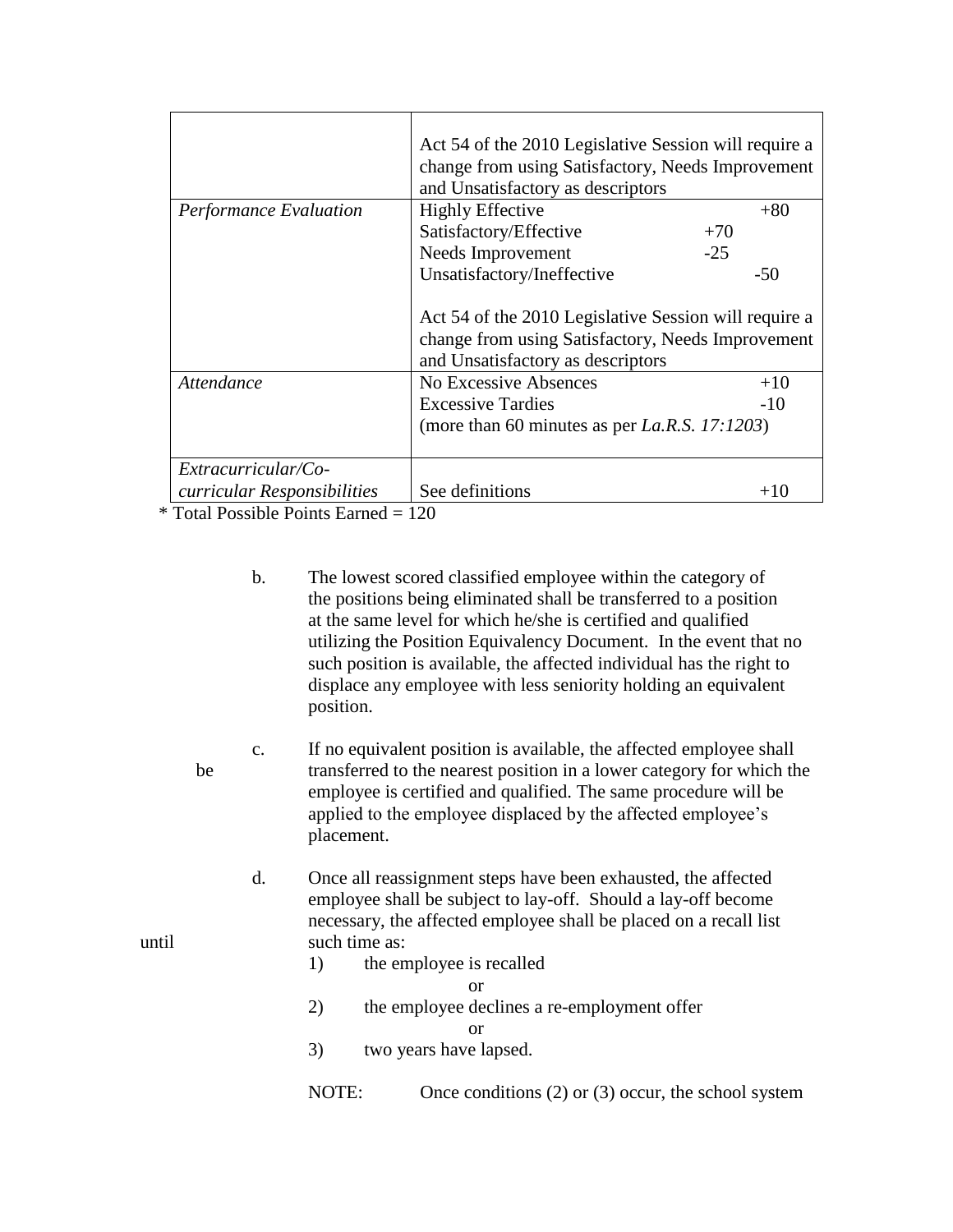shall be released from further recall obligation to the employee at which time the employee will be removed from the recall list.

# F. RECALL PROCESS Introduction

All affected teacher and classified employees who have been laid off due to RIF shall be placed on a recall list by classification and rubric score for a period of two (2) years from the effective date of lay-off.

The recall lists shall contain ALL certifications and/or qualifications held by employees.

As vacancies occur, affected teacher and classified employees shall be recalled in order of their rubric score (reverse order of lay-offs) and shall be offered reemployment commensurate with qualifications. Any teacher or classified employee whose most recent evaluation was "Unsatisfactory" will not be eligible to be recalled into service until due process is completed and the recommendation for termination is rescinded.

As vacancies occur, two attempts by telephone, or one attempt via email if email address is supplied by the teacher or classified employee, will be made by HR to reach employees for recall.

It shall be the responsibility of the teacher or classified employee on the recall list to inform HR in writing of change of address, and/or phone numbers and/or email address for immediate contact. Employees who will be unavailable for ANY reason must provide a second name and contact information to represent them should a vacancy occur during that time.

- 1. Teachers
	- a. Positions will be offered to teachers via telephone and JPPSS e-mail. It is the responsibility of the employee to respond via email with either an acceptance or rejection of said position within forty-eight (48) hours. Should the employee fail to respond to HR via email within the forty-eight (48) hour period, the next certified/qualified employee on the recall list will be offered the position. Should the employee contact HR after the forty-eight (48) hour period and the position has already been awarded to another employee then the next position within the correct certification will be offered.
	- b. Rejection of an offer or failure of the employee to respond within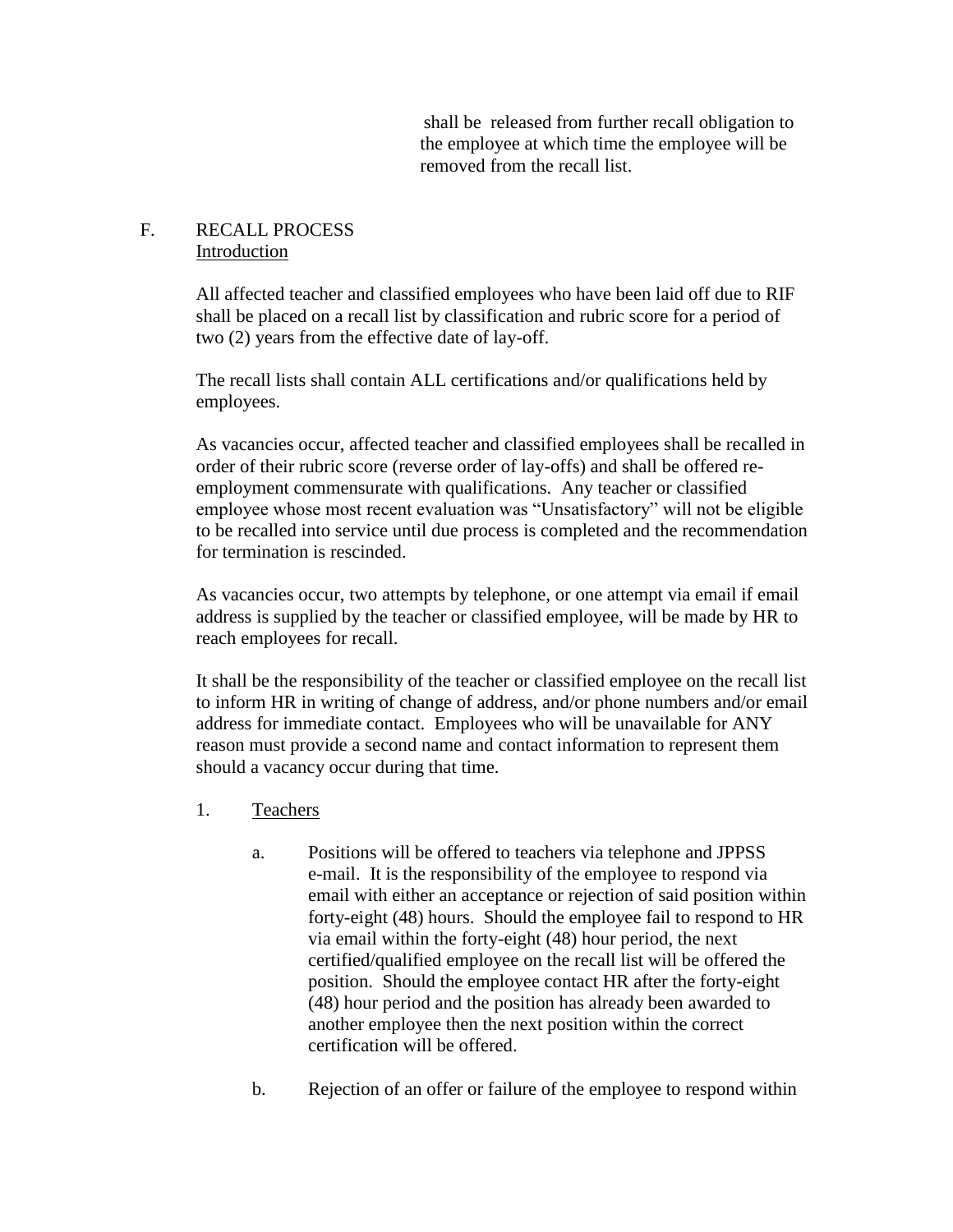forty-eight (48) hours to a  $2<sup>nd</sup>$  offer made via telephone and JPPSS e-mail, shall result in the removal of the employee's name from the recall list. A letter notifying the employee that he/she is being removed from the recall list will follow.

- c. Once an offer is made and the employee accepts via e-mail, he/she will be given the date to report. If the employee cannot report on the specified date, the offer will be rescinded and the name of the employee shall be placed at the bottom of the recall list. A letter notifying the employee that he/she is being placed at the bottom of the recall list will follow.
- d. Each employee will be offered a position by seniority; however, should the position offered be different from the employee's last organizational level, the employee will have the right to refuse and yet remain on the recall list until a vacancy occurs at his/her last organizational level.

# 2. Classified

Positions will be offered to classified employees via telephone or via email if employee has provided an email address. It is the responsibility of the employee to respond with either an acceptance or rejection of said position within forty-eight (48) hours.

- a. Failure to respond to HR within forty-eight (48) hours of initial contact will result in the employee being skipped. Upon response by the employee, the next position within the correct certification will be offered.
- b. Should HR not be able to reach employee for the  $2<sup>nd</sup>$  offer and employee fails to respond within forty-eight (48) hours, employee's name shall be removed from the recall list. A letter notifying the employee that he/she is being removed from the recall list will follow.

# G. APPEAL PROCESS

- 1. For Teachers and Classified Employees
	- a. An employee shall have the right to appeal involuntary transfers to an ad hoc committee of five (5) appointed by the Superintendent. This appeal shall be in writing within ten (10) work days from the date of official notification, the certified letter of reassignment. The committee shall hear the aggrieved party and submit its recommendation in writing within ten (10) work days to the